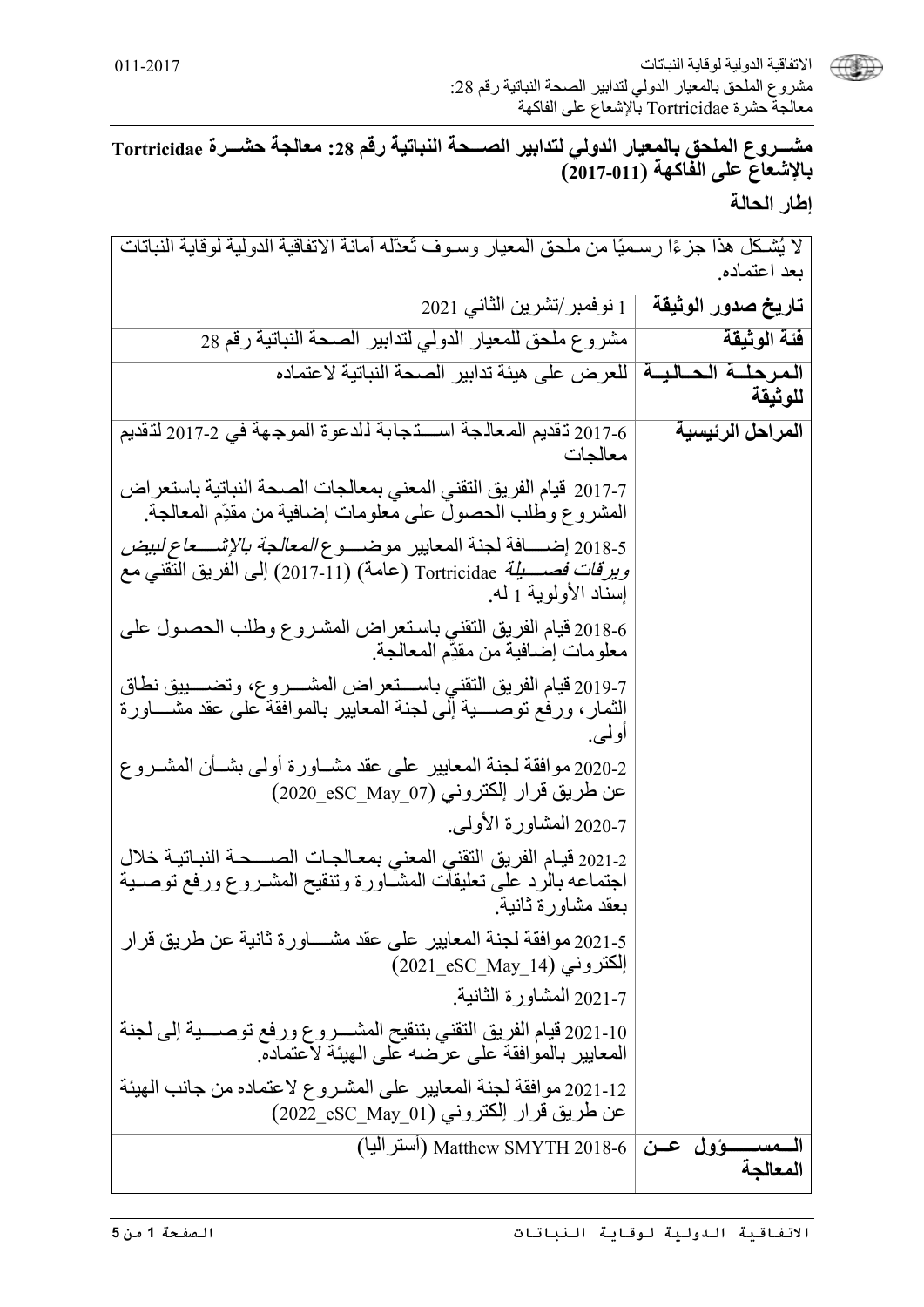|           | استراليا) Glenn BOWMANN 2017-7 |
|-----------|--------------------------------|
| الملاحظات | 2-2020 تم تحرير النص           |
|           | 2021-4 تم تحرير النص           |
|           | 2021-11 تم تحرير النص          |

## **نطاق المعالجة**

تصف ھذه المعالجة تعریض الفاكھة والخضروات لإشعاع بجرعة ممتصة لا تقل عن 250 غراي لمنع ظهور الأطوار البالغة القادرة على الحياة من يرقات Tortricidae على الفاكهة المعرّضــــة للأشعة بالفعالية المحددة. ا

**وصف المعالجة اسم المعالجة** معالجة حشرة Tortricidae بالإشعاع على الفاكھة **ّال** لا یوجد **المكون الفع ِّ نوع المعالجة** المعالجة بالإشعاع

**الآفات المستھدفة** الأنواع من فصیلة Tortricidae) Lepidoptera(

**السلع المستھدفة الخاضعة للوائح** جمیع أنواع الفاكھة التي تكون عوائل لأنواع من فص������یلة **Tortricidae** 

**جدول المعالجة**

جرعة ممتص������ة لا تقل عن 250 غراي لمنع ظھور الأطوار البالغة القادرة على الحیاة من بیض ویرقات Tortricidae ّ المعرضة للأشعة.

هناك ثقة بنســـبة 95 في المائة بأن المعالجة وفقًا لهذا الجدول تمنع ظهور الأطوار البالغة الســـليمة بنسبة لا تقل عن 99.9949 في المائة من بیض ویرقات Tortricidae.

ينبغي تطبيق هذه المعالجة وفقًا لمتطلبات المعيار الدولي رقم 18 (*خطوط توجيهية لاستخدام* الإشعاع في الصحة النباتیة).

ینبغي َّ عدم تطبیق ھذه المعالجة على الفاكھة المخزنة في أجواء معدَّلة لأن الجو المعدَّل یمكن أن یؤثر على فعالیة المعالجة.

## **معلومات أخرى ذات صلة**

نظرًا إلى أن المعالجة بالإشــــعاع قد لا تؤدي إلى القتل التام، قد بـجد المفتشـــو ن بيضـًـــا أو ير قات Tortricidae و أطوارًا بالغة مشوَّهة حيَّة ولكن غير قادرة على الحياة أثناء عملية التفتيش. غير أن ذلك لا یعني فشل المعالجة.

لا یشمل نطاق معالجات الصحة النباتیة المسائل ذات الصلة بتسجیل مبیدات الآفات أو المتطلبات المحلیة الأخرى التي 1 تقتضيها موافقة الأطراف المتعاقدة على المعالجات. وقد لا توفِّر المعالجات التي تعتمدها هيئة تدابير الصحة النباتية معلومات عن التأثیرات المحددة على صحة الإنسان أو سلامة الأغذیة، وھو ما ینبغي معالجتھ باستخدام الإجراءات المحلیة قبل موافقة الأطراف المتعاقدة على المعالجة. وبالإضافة إلى ذلك، يُنظر في الأثار المحتملة للمعالجات على نوعية المنتجات بالنسبة إلى بعض السلع العائلة قبل اعتمادها دوليًا. غير أن تقييم آثار معالجة ما على نوعية السلع قد يقتضي بحثًا إضافيًا. ولا يقع على أي طرف متعاقد أي التزام بالموافقة على المعالجات أو تسجیلھا أو اعتمادھا للاستخدام في أراضیھ.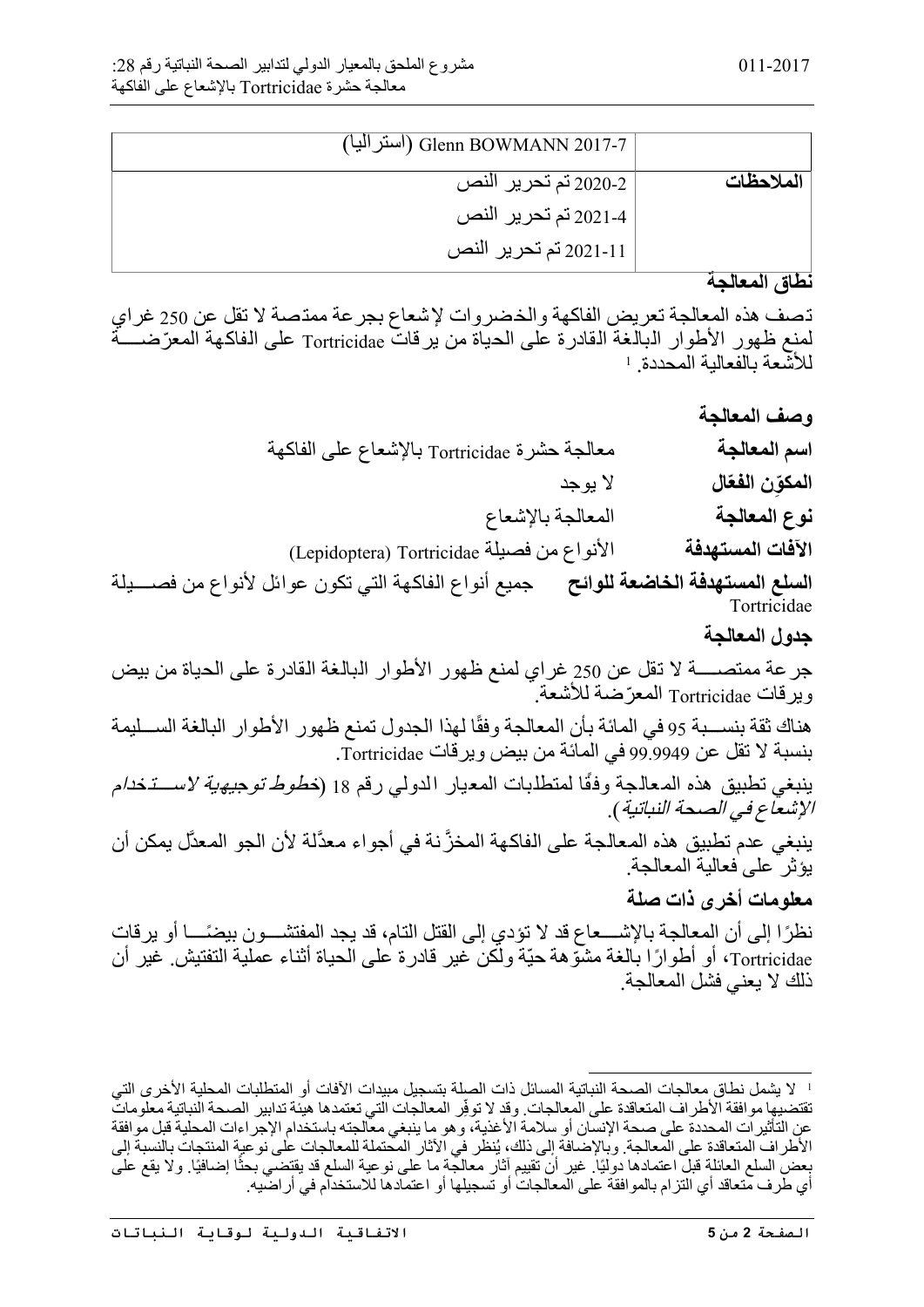واســــتند الفريق التقني المعني بمعالجات الصـــــحة النباتية في تقييمه لـهذه المعالجة إلى البحث الذي أشـــــار إليه Hallman وآخرون (2013) الذي حدَّد فعالية المعالجة بالإشـــــعاع في معالجة حشـــــرة Tortricidae على السلع العائلة.

وحُســـبت فعالية هذا الجدول باســـتخدام ما مجموعه 779 58 يرقة Grapholita molesta من الطور<br>الـخـامس عُولـجت لمنع ظهور الأطوار الـبالـغة؛ وبلـغت نســــبة مكافـحة ظهور ها 94.8 في الـمائـة<br>(Hallman)، 12004). واســــتُخدمت الب قدرة على تحمل الإشعاع من بین الأنواع التي جرت دراستھا (Hallman وآخرون، 2013).

ونظر الفريق التقني المعني بمعالجات الصــــحة النباتية أيضئــــا في البحوث التالية Arthur (2004) 4)<br>Arthur 2016) Machi في Arthur (2016) Machi في Arthur (2016) Arthur 2016 ،(1989) Hungateو Burditt ،(1986) Burditt ،(1973) رون���وآخ Bestagno ،(1984) Robyو ،(1998) رون�وآخ Faria ،(1990) Batchelorو Waddell ،Dentener ،(1985) Moffittو Burditt و Hofmeyr ،Hofmeyr ،(2012) Snookو Follett ،(2000) Lowerو Follett ،(2008) Follett Hungو Horng ،Lin ،(1997) Barringtonو Lester ،(2016) وآخرون Hofmeyr ،(2016) Slabbert van de و Witو) 2018 (وآخرون Nadel ،(2014) Al-Attarو Mansour ،(2003) Mansour ،(2003) .(1986) Vrie

وتم الاس��تدلال على فعالیة المعالجة في جمیع أنواع الفاكھة اس��تنادًا إلى ما تفید بھ المعرفة والخبرة من أن نُظم قياس الجر عات تقيس جر عة الإشَّــعاع الفعلي التي تمتصـــها الآفة المســتهدفة بصـــور ة منفصلة عن السلعة العائلة، وبالاستناد أيضًا إلى الأدلة المستمدة من دراسات البحوث التي تناولت<br>مجموعة متنوعة من الأفات والسلع، على النحو المبيّن في المراجع ولكن، من المعروف أن فعالية المعالجة لم تختبر في جميع أنواع الفاكهة التي يمكن أن تكون عوائل الآفات المســتهدفة. وســـيُعاد النظر في المعالجة إذا توافرت أدلة تثبت عدم صـــحة ما تم الاســتدلال علیه من أنها تشــمل جمیع الفاكھة العائلة لحشرة Tortricidae.

## **المراجع**

قد يُشــيرِ هذا الملحق إلى المعايير الدولية لتدابير الصــحة النباتية. وهذه المعايير الدولية متاحة عبر البوابةالدولية للصحّة النباتية على هذا العنوان: -https://www.ippc.int/core-activities/standards [setting/ispms](https://www.ippc.int/core-activities/standards-setting/ispms).

- **Arthur, V.** 2004. Use of gamma radiation to control three Lepidopteran pests in Brazil. In: *Irradiation as a phytosanitary treatment of food and agricultural commodities*. Proceedings of a final research coordination meeting organized by the Joint FAO/IAEA Division of Nuclear Techniques in Food and Agriculture 2002, pp. 45–50. IAEA-TECDOC-1427. Vienna, International Atomic Energy Agency (IAEA).
- **Arthur, V., Arthur, P.B. & Machi, A.R.** 2016. Irradiation of *Ecdytolopha aurantiana* (Lepidoptera: Tortricidae) pupae in oxygen requires a lower dose to strongly reduce adult emergence and prevent reproduction than irradiation in air. *Florida Entomologist*, 99: 38–42.
- Arthur, V., Machi, A.R. & Arthur, P.B. 2016. Adult emergence and F<sub>1</sub> generation egg and larval production after γ-irradiation of late pupae of *Grapholita molesta* (Lepidoptera: Tortricidae). *Florida Entomologist*, 99: 67–68.
- **Batchelor, T.A., O'Donnell, R.L. & Roby, J.R.** 1984. Irradiation as a quarantine treatment for 'Granny Smith' apples infested with *Epiphyas postvittana* (Walk.) (light brown apple moth) stages. In: O.T. McCarthy & G.L. Robertson, eds. *Proceedings of the National Symposium on Food Irradiation*, 10 and 11 October 1984, Palmerston North, New Zealand, pp. 127–151. Palmerston North, New Zealand, Massey University Printery. 223 pp.
- **Bestagno, G., Piana, S., Roberti, L. & Rota, P.** 1973. Radiazioni ionizzanti contro le tortrici del garofano. *Notiziaro sulle Malattie delle Piante*, 88–89: 195–220.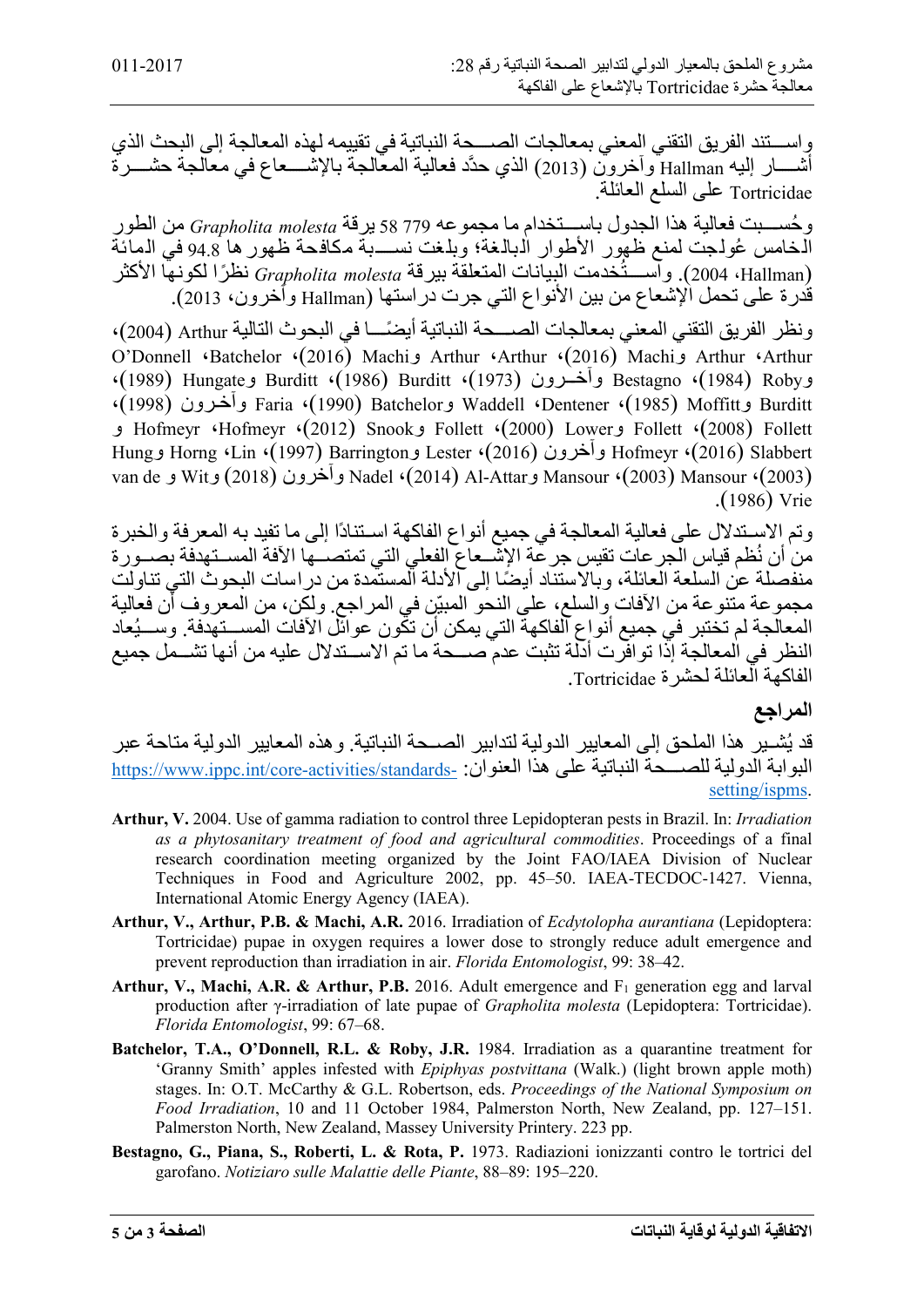- **Burditt Jr, A.K.** 1986. γ irradiation as a quarantine treatment for walnuts infested with codling moths (Lepidoptera: Tortricidae). *Journal of Economic Entomology*, 79: 1577–1579.
- **Burditt Jr, A.K. & Hungate, F.P.** 1989. Gamma irradiation as a quarantine treatment for apples infested by codling moth (Lepidoptera: Tortricidae). *Journal of Economic Entomol*ogy, 82: 1386–1390.
- **Burditt Jr, A.K. & Moffitt, H.R.** 1985. Irradiation as a quarantine treatment for fruit subject to infestation by codling moth larvae. In: J.H. Moy, ed. *Radiation disinfestation of food and agricultural products*. Proceedings of the International Conference, Honolulu, 1983, pp. 87–97. Honolulu, United States of America, University of Hawaii at Manoa.
- **Dentener, P.R., Waddell, B.C. & Batchelor, T.A.** 1990. Disinfestation of lightbrown apple moth: A discussion of three disinfestation methods. In: *Managing postharvest horticulture in Australasia*. Proceedings of the Australian Conference on Postharvest Horticulture. Australian Institute of Science Occasional Publication No. 46, pp. 166–177.
- **Faria, J.T., Arthur, V., Wiendl, T.A. & Wiendl, F.M.** 1998. Gamma radiation effects on immature stages of the orange fruit borer, *Ecdytolopha arantiana* (Lima). *Journal of Nuclear Agriculture and Biology*, 21: 52–56.
- **Follett, P.A.** 2008. Effect of irradiation on Mexican leafroller (Lepidoptera: Tortricidae) development and reproduction. *Journal of Economic Entomology*, 101: 710–715.
- **Follett, P.A. & Lower, R.A.** 2000. Irradiation to ensure quarantine security for *Cryptophlebia* spp. (Lepidoptera: Tortricidae) in sapindaceous fruits from Hawaii. *Journal of Economic Entomology*, 93: 1848–1854.
- **Follett, P.A. & Snook, K.** 2012. Irradiation for quarantine control of the invasive light brown apple moth (Lepidoptera: Tortricidae) and a generic dose for tortricid eggs and larvae. *Journal of Economic Entomology*, 105: 1971–1978.
- **Hallman, G.J.** 2004. Ionizing irradiation quarantine treatment against oriental fruit moth (Lepidoptera: Tortricidae) in ambient and hypoxic atmospheres. *Journal of Economic Entomology*, 97: 824– 827.
- **Hallman, G.J., Arthur, V., Blackburn, C.M. & Parker, A.G.** 2013. The case for a generic phytosanitary irradiation dose of 250 Gy for Lepidoptera eggs and larvae. *Radiation Physics and Chemistry*, 89: 70–75.
- **Hofmeyr, H., Hattingh, V., Hofmeyr, M. & Slabbert, K.** 2016. Postharvest phytosanitary disinfestation of *Thaumatotibia leucotreta* (Lepidoptera: Tortricidae) in citrus fruit: Validation of an ionizing radiation treatment. *Florida Entomologist*, 99: 54–58.
- **Hofmeyr, H., Hofmeyr, M. & Slabbert, K.** 2016. Postharvest phytosanitary disinfestation of *Thaumatotibia leucotreta* (Lepidoptera: Tortricidae) in citrus fruit: Tolerance of eggs and larvae to ionizing radiation. *Florida Entomologist*, 99: 48–53.
- Lester, P.J. & Barrington, A.M. 1997. Gamma irradiation for postharvest disinfestation of *Ctenopseustis obliquana* (Walker) (Lep., Tortricidae). *Journal of Applied Entomology*, 121: 107– 110.
- **Lin, J.Y., Horng, S.B. & Hung, C.C.** 2003. Effects of gamma radiation on survival and reproduction of the carambola fruit borer, *Eucosma notanthes* Meyrick (Lepidoptera: Tortricidae). *Formosan Entomologist*, 23: 189–197.
- **Mansour, M.** 2003. Gamma irradiation as a quarantine treatment for apples infested by codling moth (Lep., Tortricidae). *Journal of Applied Entomology*, 127: 137–141.
- **Mansour, M. & Al-Attar, J.** 2014. Effects of gamma irradiation on the grape vine moth, *Lobesia botrana*, mature larvae. *Radiation Physics and Chemistry*, 97: 370–373.
- **Nadel, H., Follett, P.A., Perry, C.L. & Mack, R.G.** 2018. Postharvest irradiation treatment for quarantine control of the invasive *Lobesia botrana* (Lepidoptera: Tortricidae). *Journal of Economic Entomology*, 111: 127–134.